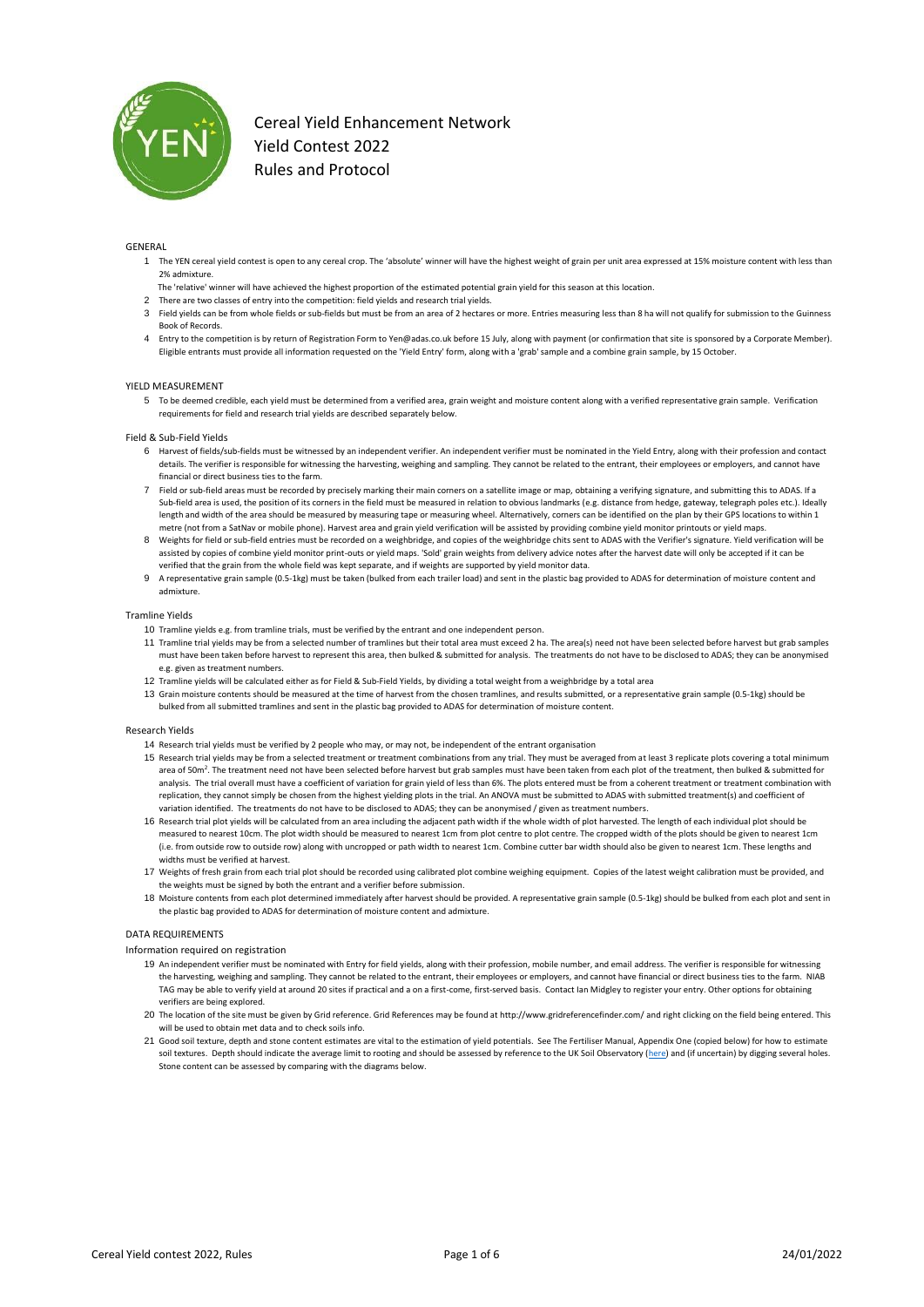

#### Crop information required

- 22 Entrants must provide dates of sowing, GS31, flowering, complete senescence, ripeness to harvest and actual harvest
- 23 Digital photos of the crop should be taken after flowering (ideally at flowering, but before harvest is acceptable) and submitted as pdfs along with the yield data. Take images at three locations from above the crop looking vertically down, trying to cover as wide an area as possible and including a sheet of A4 paper at ear height (for scale). Photos at flowering can give an impression of canopy size, nutrition and health, as well as providing an independent assessment of ears per  $m^2$ .
- 24 A grab sample of the crop must be taken a day or two before harvest by cutting ~10 neighbouring shoots at ground level (with a hacksaw blade or similar) at 10 points throughout the area to be harvested, and posting / sending to ADAS in the labelled paper sack (provided by ADAS). Grab samples from research trials should be bulked from ~20 shoots per plot, giving ~60 shoots in total; taking 60 shoots out of ~25,000 will have a negligible effect on grain yield (<0.3%).
- 25 If local rainfall data are not provided, ADAS will obtain rainfall data from the database underlying ADAS-IRRIGUIDE



26 Basic agronomic information is requested from all entrants but is not obligatory. Winning entrants will be expected to provide at least some basic information, though product names and rates may be withheld.

#### ADAS Calculation of Potential Yields

- 27 For each site one potential yield estimate will be provided before harvest based on long-term average weather, and one potential yield estimate will be provided after harvest, based on the harvest year's weather
- 28 Yield potential estimates will be made by ADAS, according to best available information on incident solar radiation and rainfall
- 29 The potential cereal yield will be 60% (an assumed highest harvest index) of the lesser of (i) 60% of the incident solar radiation from September to August inclusive converted at 1.4 g/MJ (an assumed highest season-long radiation conversion coefficient) and (ii) the soil's available water holding capacity to 1.5m, estimated from soil data, plus incident rainfall from April to July inclusive, converted at 5.5 g/litre (an assumed highest season-long water conversion coefficient).

#### AWARDS

- 30 Gold, Silver and Bronze Awards will be made as follows (prizes not yet determined):
- Absolute Winner: for highest Field (or sub-field) Yield.
- Absolute Winner: for highest Research trial Yield.
- Relative Winner: Highest percentage of potential yield for Field (or sub-field).
- Relative Winner: Highest percentage of potential yield achieved for Research trial (or sub-field).
- 31 There is no restriction to the number of entries per farm or per entrant.
- 32 However, each farm can only win one award (either gold, silver or bronze) in each category. An entrant can submit entries from more than one farm and can win more than one award (gold, silver or bronze) in a category if these come from different farms.
- 33 If an entry has won the highest yield, it may also win the highest percentage of potential yield. 34 All wheat entries for which grain samples are received will be considered by UK Flour Millers for the Wheat Quality Awards.
- A shortlist will be drawn up from information on variety, protein and specific weight. Gold, Silver and Bronze awards will then be made according to the results of baking tests.

Awards will be announced early in the New Year.

#### SUMMARY

Commitments from entrants

Register and pay (if not sponsored by Corporate Member) by 15 July

- Provide contact details and site location
- Provide verifier details

Provide soil information

- Provide basic crop information: (variety, sowing date, date GS31, flowering date, senescence date, harvest maturity date, harvest date)
- Provide digital photos taken in March
- Provide digital photos taken at / after flowering
- Provide grab samples taken before harvest
- Provide verified measures of harvested area
- Provide verified measures of harvested weight
- Provide representative combine grain sample
- If field entry, send signed 'Yield Entry' sheet, plan, weighbridge tickets, digital photos, grab sample and grain sample by 15 Oct If trial entry, send signed 'Yield Entry' sheet, copy of calibration, datafile, digital photos, grab sample and grain sample by 15 Oct Provide 'Agronomy' information (optional for all but obligatory for winners of gold, silver & bronze awards)

### What entrants will receive

- Access to YEN website and Newsletters
- PDF copy of the HGCA Wheat Growth Guide
- Entry into Yield competition
- Protocols for crop sampling & yield measurements, with labelled sample bags
- Attendance at autumn conference to receive site-specific yield report, hear competition results & share ideas
- Each site-specific yield report will include:
- Soil information including available water holding capacity
- Average potential yield for site
- Potential yield for this harvest season
- Verified actual yield
- Grain Yield Analysis including:
- Dates of sowing, GS31, GS61, complete senescence & harvest maturity
- Length of foundation stage, construction phase and grain filling (calendar days and thermal time?) Crop height (cm)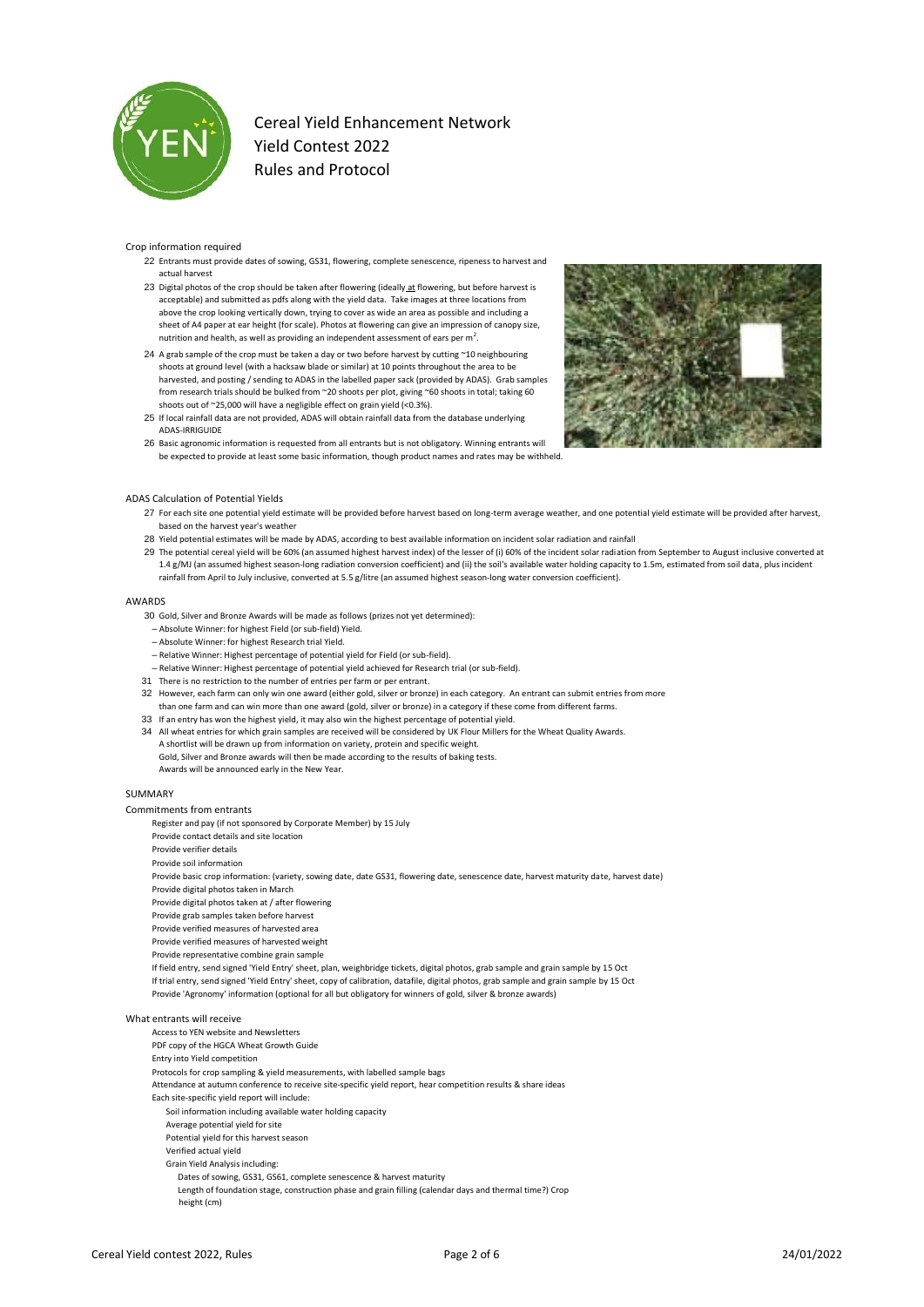

Total dry matter per shoot (g) Grain dry matter per shoot (g) Harvest Index Dry matter per grain (mg (& TGW g)) Grains per ear Ears per m-2 Total crop Biomass (t/ha) Straw yield (t/ha) Grain N%, Grain protein % Straw N% N Harvest Index Grain N offtake (kg/ha) Total N uptake (kg/ha) How crop characteristics above relate to benchmarks (in the AHDB Wheat Growth Guide) and to other YEN crops in this season Photos of crop at flowering Brief commentary on how the entered crop performed, explaining yield achieved, noting anything exceptional and suggesting how yield may be improved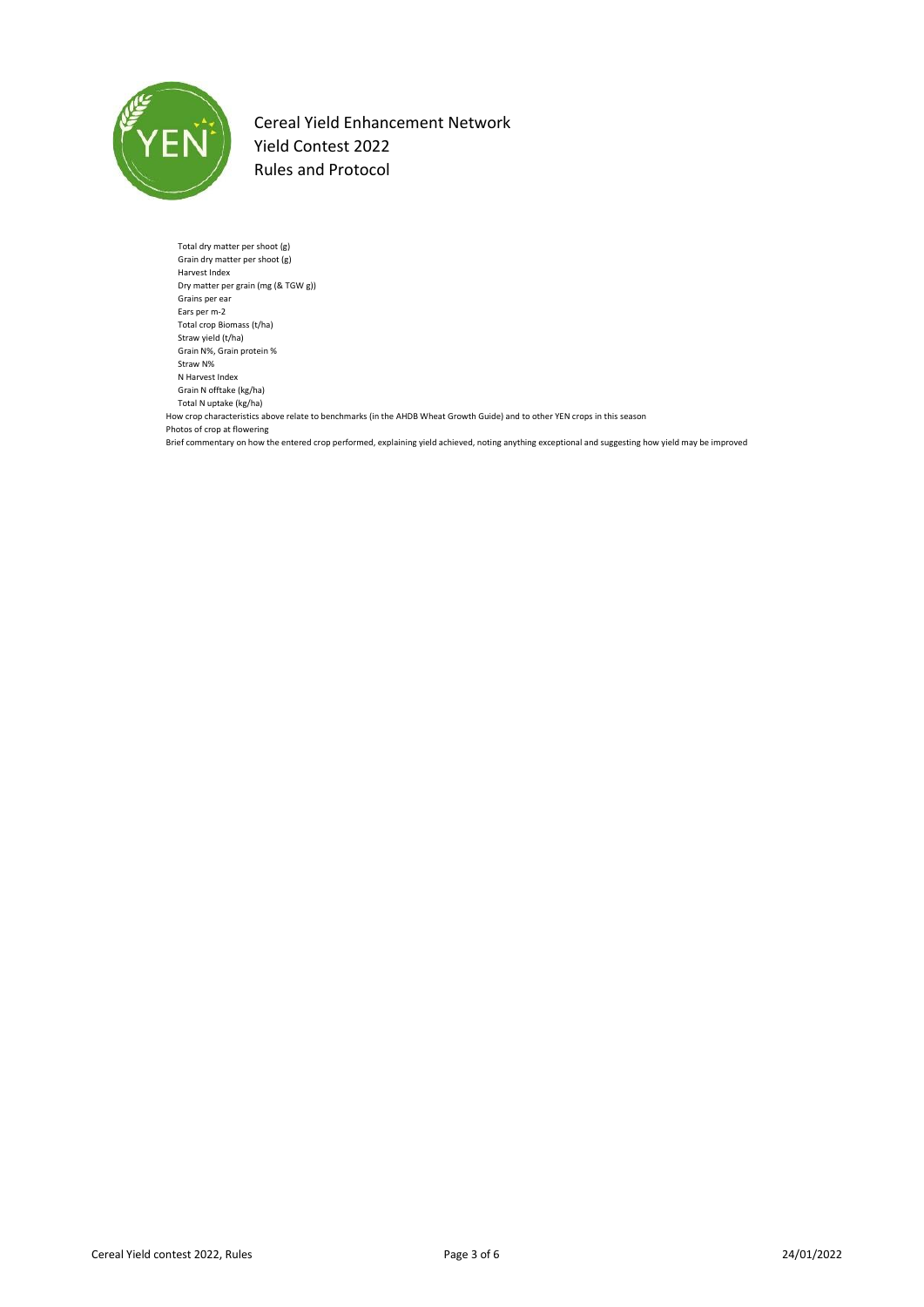

### What ADAS & partners will do

- Validate soil description against soil survey information
- Collate long term weather data for site
- Collate harvest-season weather data for site
- Calculate potential yield using average weather Calculate potential yield using harvest season weather
- Send protocols for crop & yield measures
- Send labelled plastic bag for grain sample
- Send labelled paper sack for grab sample
- Advise on verification arrangements
- Determine grain moisture and admixture of grain sample
- Check areas & weights and calculate combine grain yield
- Process grab samples: count shoots, measure height, separate ear and stem, weigh, oven dry, weigh, thresh ears, dry & weigh grain, count grains, submit grain & straw for N% analysis
- Calculate harvest index, yield components and N uptake
- Collate crop and agronomy information
- Produce brief report for each entry giving yield potentials, yield achieved, crop data collated and analysis of yield
- Identify winners of highest yields and highest percentage of potential yields
- Analyse all data to explain the season's yields in general, to understand how high yields were achieved & suggest how yields may be improved. Present results,
- findings & awards at November Conference & facilitate sharing of ideas.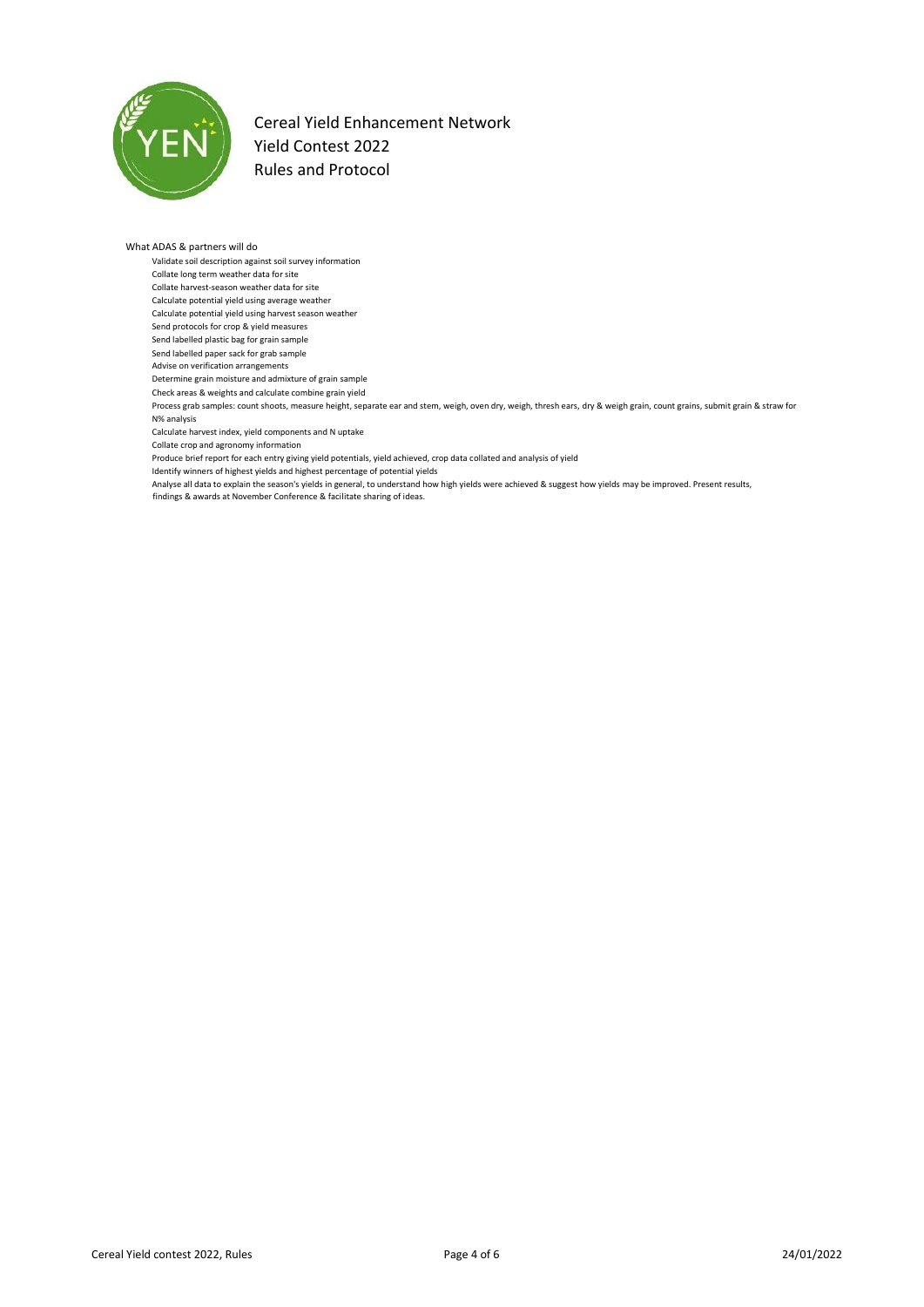

### **Appendix 1 - From The Fertiliser Manual (RB209), Defra 2010**

### **Assessment of Soil Texture**

Accurate measurement of soil texture requires laboratory analysis, but for practical purposes texture can be assessed by hand using the following method:

Take about a dessert spoonful of soil. If dry, wet up gradually, kneading thoroughly between finger and thumb until soil crumbs are broken down. Enough moisture is needed to hold the soil together and to show its maximum stickness. Follow the paths in the diagram to get the texture class.

| is the moist soil predominantly<br>rough and gritty?                                      | yes | Does soil stain the fingers?                  | Sand<br>no                |
|-------------------------------------------------------------------------------------------|-----|-----------------------------------------------|---------------------------|
|                                                                                           |     | yes                                           |                           |
| no                                                                                        |     | is it difficult to roll the soil into a ball? | <b>Loamy sand</b><br>yes. |
|                                                                                           |     | no                                            |                           |
|                                                                                           |     | Does soil feel                                | <b>Sandy loam</b><br>no   |
|                                                                                           |     | smooth and silty<br>as well as gritty?        | Sandy<br>yes<br>silt loam |
| Does soil mould to form an easily<br>deformed ball and feel smooth<br>and silky (butter)? | yes |                                               | Silt loam                 |
| no                                                                                        |     |                                               |                           |
| Does soil mould to form a strong<br>ball which smears, but does not                       | yes |                                               | Clay loam                 |
| take a polish?                                                                            |     | Also rough and gritty                         | Sandy<br>yes<br>clay loam |
| no                                                                                        |     | Also smooth and silky                         | Silty<br>yes<br>clay loam |
| Soil mould like plasticine,<br>polishes, and feels very sticky<br>when wet                | yes |                                               | Clay                      |
|                                                                                           |     | Also rough and silky                          | Sandy clay<br>yes         |
|                                                                                           |     |                                               |                           |

A texture triangular diagram, defining the particle size distribution for each named texture class, is given in Appendix D of Controlling Soil Erosion (MAFF PB4093).